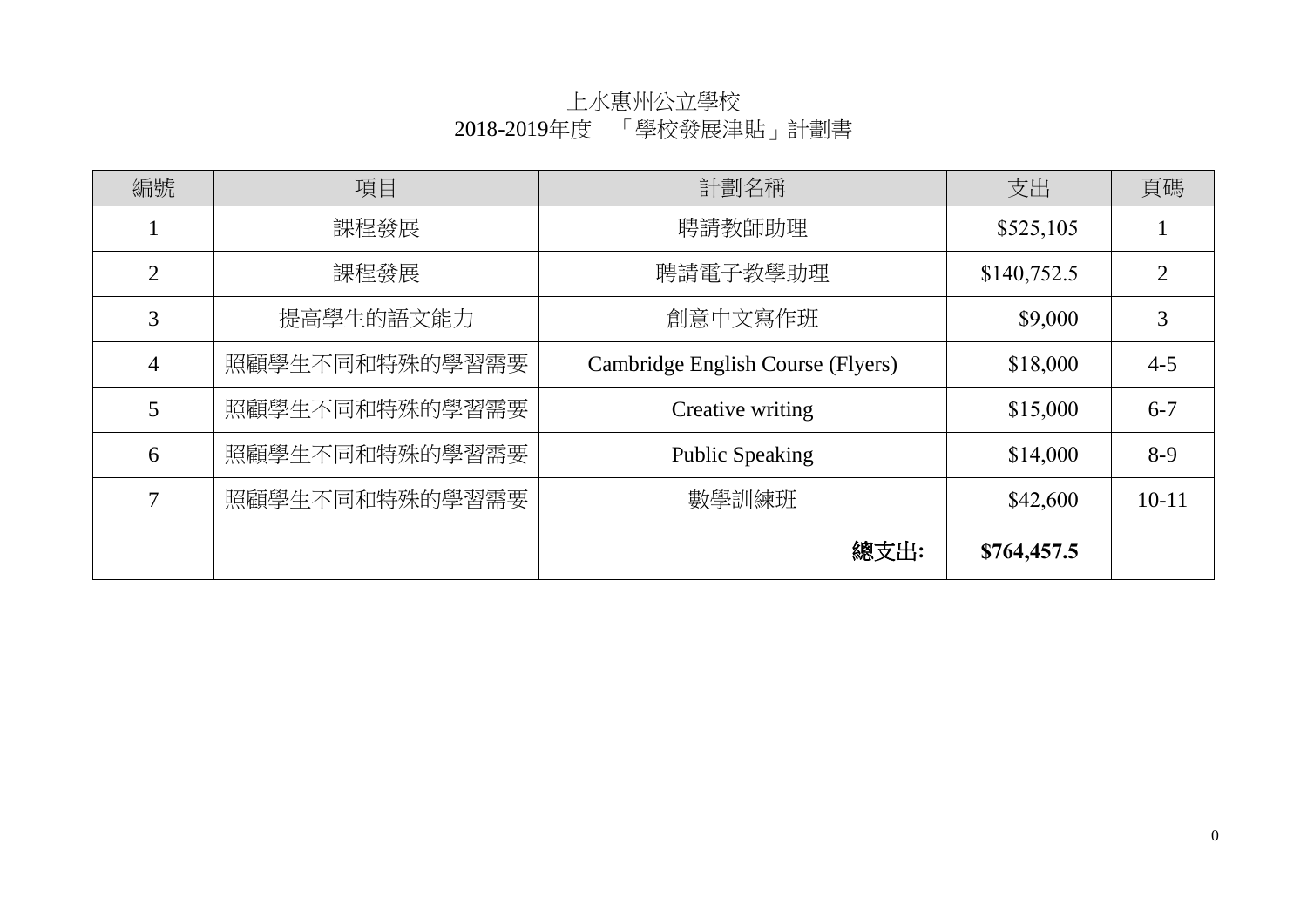諮詢教師的方法: 科組會議、校務會議

開辦班級數目(不包括「小學加強輔導教學計劃」): 31

| 項目             | 關注重點                                                    | 策略/工作                                                                                                 | 預期好處<br>(例如:如何減輕教<br>師的工作量)                                                  | 時間表                              | 所需資源                                                                                                                                                                        | 成功準則                                                                                                              | 評估方法                                                                                | 負責人                                 |
|----------------|---------------------------------------------------------|-------------------------------------------------------------------------------------------------------|------------------------------------------------------------------------------|----------------------------------|-----------------------------------------------------------------------------------------------------------------------------------------------------------------------------|-------------------------------------------------------------------------------------------------------------------|-------------------------------------------------------------------------------------|-------------------------------------|
| 聘請<br>教師<br>助理 | 善用學校發<br>展資源<br>提升教學效<br>2.<br>能。<br>為教師創造<br>3.<br>空間。 | 聘請三位教<br>師助理。<br>制定及修訂<br>2.<br>教師助理的<br>工作指引。<br>各科組擬訂<br>3.<br>教師助理的<br>工作。<br>協調教學助<br>4.<br>理的分工。 | 減輕教師在教<br>學及雜務的工<br>作量。<br>各科組的工作<br>2.<br>推行得更有效。<br>更能全面照顧<br>3.<br>學生的需要。 | 日期:<br>01-09-2018 至<br>31-8-2019 | TA 薪金<br>每月支出:<br>第一名<br>15,055 X 12<br>$X1.05=189,693$<br>第二名<br>12,480 X 12<br>$X1.05=157,248$<br>第三名<br>14,140 X 12<br>$X1.05=178,164$<br>共<br>\$525,105<br>(已包含強積<br>金) | 80%教師同<br>1.<br>意教師助理<br>能為他們減<br>輕工作量<br>80%教師滿<br>2.<br>意教師助理<br>的工作表現<br>80%教師同<br>3.<br>意教師助理<br>能協助各科<br>發展。 | 問卷--教<br>1.<br>師的工作<br>量<br>問卷--教<br>2.<br>師助理的<br>工作表現<br>問卷--各<br>3.<br>科組的發<br>展 | 鄭風校<br>長<br>張秀芳<br>副校長<br>吳鳳珠<br>主任 |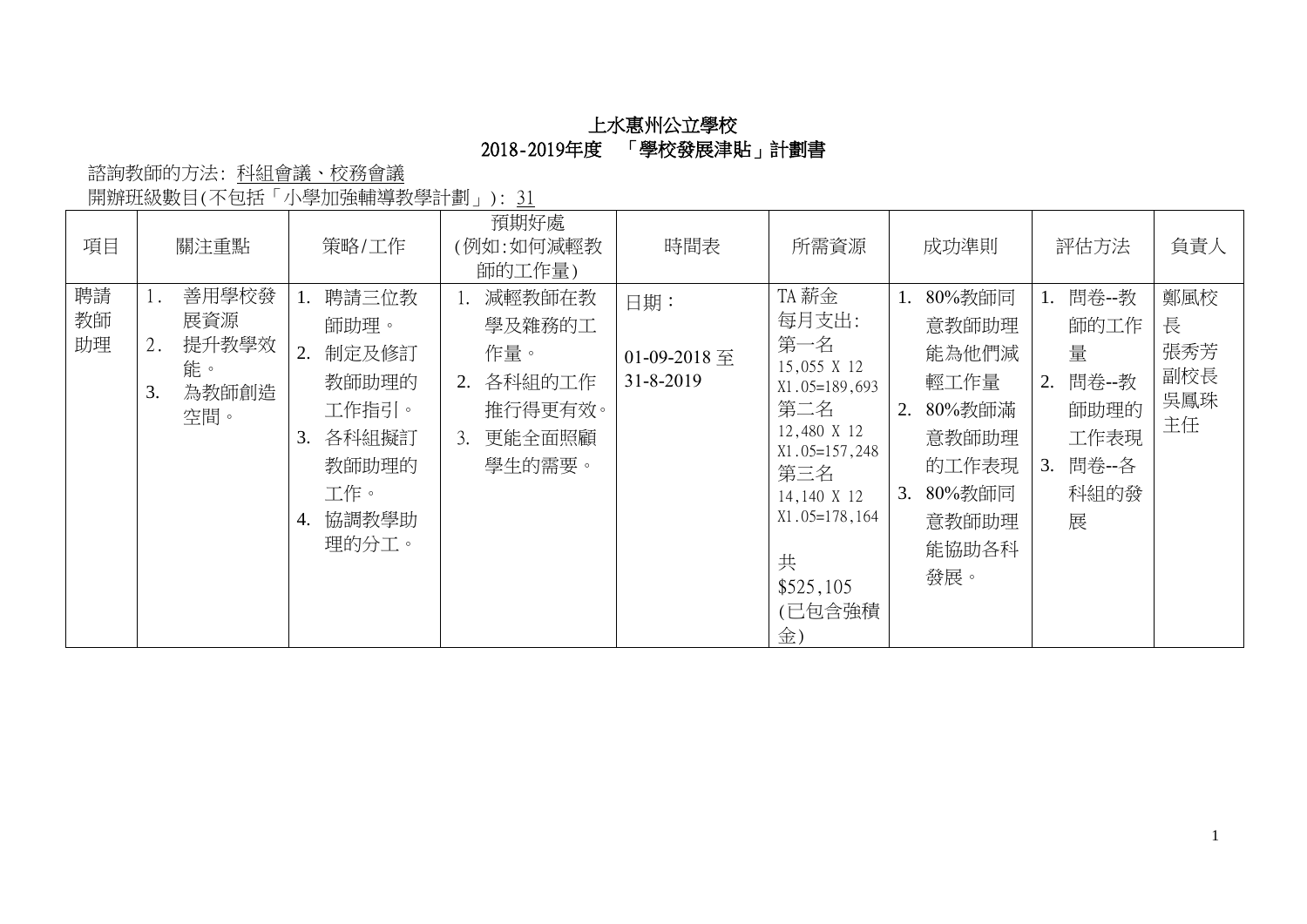諮詢教師的方法: 科組會議、校務會議 開辦班級數目(不包括「小學加強輔導教學計劃」): 31

| 項目         |    | 關注重點                   |    | 策略/工作                 |    | 預期好處<br>(例如:如何減輕<br>教師的工作量) | 時間表                             | 所需資源                             |    | 成功準則                           |    | 評估方法                      | 負責人       |
|------------|----|------------------------|----|-----------------------|----|-----------------------------|---------------------------------|----------------------------------|----|--------------------------------|----|---------------------------|-----------|
| 電子教<br>學助理 |    | 減輕教師的<br>工作量。          | 1. | 聘請一位<br>電子教學<br>助理。   |    | 為教師安裝及<br>預備電子教學/<br>學習軟件   | 2018年9月<br>至<br>$2019$ 年 8<br>月 | $($9500x2+$<br>11505x10<br>x1.05 | 1. | 於平板電腦<br>安裝需要的<br>應用程式及<br>軟件。 | 1. | 檢視平板電<br>腦安裝的應<br>用程式     | 葉寶兒主<br>任 |
|            | 2. | 協助推行電 <br>子教學工作。       | 2. | 協助教師<br>推行電子<br>教學工作。 | 2. | 管理電子教學<br>設備,充電等            |                                 | $= $140752.50$                   | 2. | 依老師借用<br>的時間預                  |    | 老師問卷調<br>查:80%老師<br>滿意電子教 |           |
|            | 3. | 管理電子教<br>學器材(平板<br>電腦) | 3. | 管理學生<br>網上學習<br>戶口設定  | 3. | 管理電子設備<br>借用,運送、<br>回收。     |                                 |                                  |    | 備、運送及<br>回收設備。                 |    | 學助理的工<br>作表現              |           |
|            |    |                        | 4. | 管理電子<br>教學資<br>源、設備   |    |                             |                                 |                                  |    |                                |    |                           |           |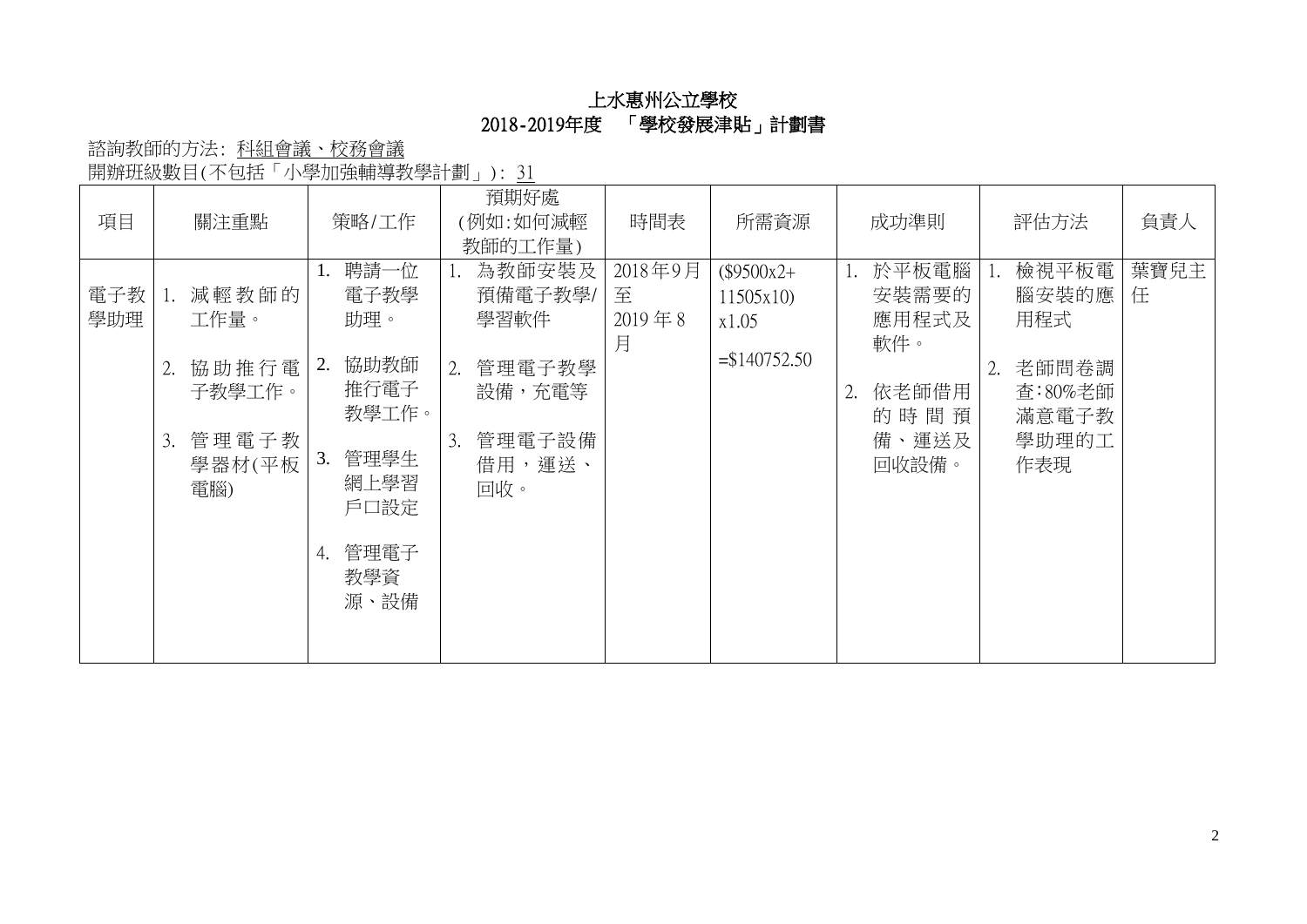# 諮詢教師的方法: 科組會議、校務會議

開辦班級數目(不包括「小學加強輔導教學計劃」): 31

| 項目               | 關注重點                                                                                                                   | 策略/工作                                                                                                                                                                                                                  | 預期好處<br>(例如:如何<br>減輕教師的<br>工作量)                                                                                                     | 時間表                     | 所需資源                                            | 成功準則                                                                              | 評估方法                                                     | 負責人       |
|------------------|------------------------------------------------------------------------------------------------------------------------|------------------------------------------------------------------------------------------------------------------------------------------------------------------------------------------------------------------------|-------------------------------------------------------------------------------------------------------------------------------------|-------------------------|-------------------------------------------------|-----------------------------------------------------------------------------------|----------------------------------------------------------|-----------|
| 創意中<br>文寫作<br>課程 | 此課程劃分為三<br>個範疇:閱讀範<br>疇、寫作範疇、<br>思維範疇<br>閲讀範疇:分析<br>作品結構、寫作<br>技巧<br>寫作範疇:運用<br>基本的手法和技<br>巧進行創作<br>思維範疇:培養<br>創造性思考能力 | 1. 向公司購買服務,<br>派出導師訓練學生<br>2. 教學分五個階段:<br>第一階段:審題<br>第二階段:語文基<br>礎訓練<br>第三階段:教授基<br>本寫作<br>第四階段:課後寫<br>作<br>第五階段:作品評<br>改及課後寫作檢討<br>3. 節數:<br>小四 (分上、下學<br>期):每學期10節,<br>每節一小時十五分<br>鐘<br>上下學期共二十節<br>4. 人數:<br>十五至二十人 | 此課程從三<br>個範疇培訓<br>學生:在閱<br>讀範疇教授<br>學生分析作<br>品結構、寫<br>作技巧;在<br>寫作範疇教<br>授學生運用<br>基本的手法<br>和技巧進行<br>創作;在思<br>維範疇培養<br>學生創造性<br>思考能力。 | 2018年9<br>月至2019<br>年6月 | 由公司派出<br>導師,預計費<br>用:<br>\$450<br>$x20 = $9000$ | 1.學生寫作技<br>巧及創意思維<br>有所提升。<br>2.80%學生喜歡<br>是次寫作班。<br>3. 學生在校內<br>作文比賽取得<br>優異的成績。 | 由導師評估<br>1.<br>學生<br>2. 學生問卷<br>3. 學生在校外<br>作文比賽的<br>成績。 | 鄭健音老<br>師 |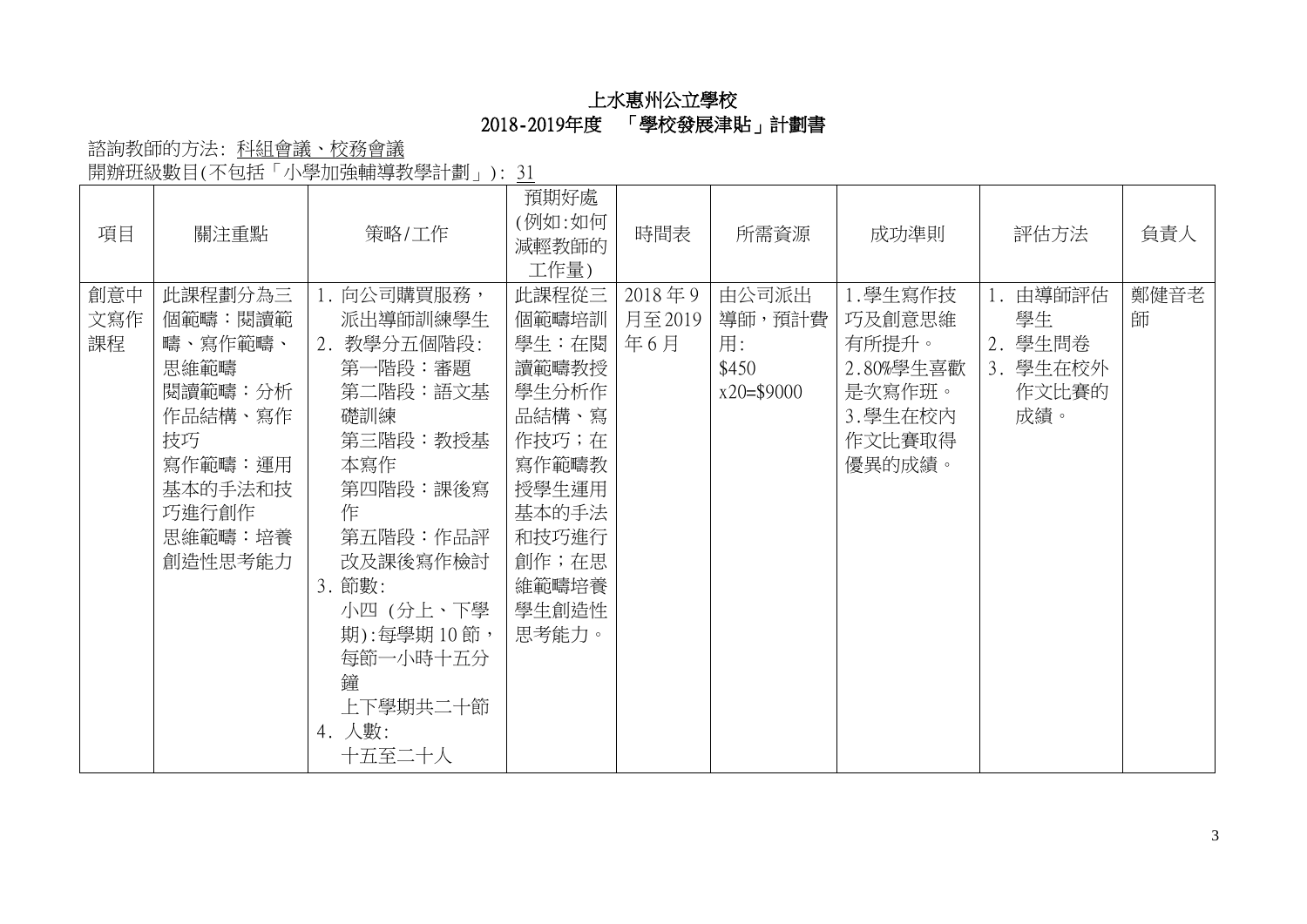# Wai Chow Public School (Sheung Shui) 2018-2019 School Year Plan on Use of Capacity Enhancement Grant

Means by which teachers have been consulted : at staff meetings

No. of operating classes (excluding IRTPs, if any) ::  $31$ 

| Task<br>Area | Major<br>$Area(s)$ of<br>Concern | Strategies/Tasks | <b>Benefits</b><br>Anticipated<br>(e.g. in what)<br>way teachers'<br>workload is<br>alleviated) | Time<br>Scale | Resources<br>Required | <b>Success</b><br>Criteria | $Method(s)$ of<br>Evaluation | People<br>Responsible |
|--------------|----------------------------------|------------------|-------------------------------------------------------------------------------------------------|---------------|-----------------------|----------------------------|------------------------------|-----------------------|
| Cambridge    | To stretch the                   | To employ one    | $\cdot$ To get the best                                                                         | Time:.        | Cambridge             | $80\%$ of                  | · Teacher's                  | Ms Lam So             |
| English      | potential of the                 | NET through      | exam                                                                                            | Flyers: 4:00  | <b>English Course</b> | local                      | Observation                  | Man                   |
| Course       | more capable                     | education centre | preparation from                                                                                | $p.m.-5:15$   | (Flyers)              | teachers                   | by the local                 |                       |
| (Flyers)     | English                          | to organize the  | experienced                                                                                     | p.m.          | $$900@$ lesson        | and the                    | teachers                     |                       |
|              | students                         | courses for the  | English teachers                                                                                |               | $X$ 20 = \$18,000     | NET stated                 | and the                      |                       |
|              |                                  | more able        | with native                                                                                     | Day:          |                       | that pupils                | native                       |                       |
|              |                                  | English          | speaker                                                                                         | Wednesday     |                       | enjoyed the                | English                      |                       |
|              |                                  | students.        | proficiency.                                                                                    |               |                       | above                      | teachers                     |                       |
|              |                                  | More able        |                                                                                                 | Date:         |                       | English                    | and                          |                       |
|              |                                  | pupils that were | $\cdot$ To learn phonics                                                                        | September     |                       | courses.                   | students'                    |                       |
|              |                                  | top twenty in    | and intonation,                                                                                 | to end of     |                       | More than                  | feedback.                    |                       |
|              |                                  | the levels (P.4, | so as to increase                                                                               | April         |                       | 50 % of                    |                              |                       |
|              |                                  | P.5) will be     | the accuracy of                                                                                 |               |                       | pupils can                 |                              |                       |
|              |                                  | selected to the  | pronunciation                                                                                   | Flyers: 20    |                       | get good                   |                              |                       |
|              |                                  | course.          |                                                                                                 | lessons       |                       | result of                  |                              |                       |
|              |                                  | In the           | · To provide                                                                                    |               |                       | the exams                  |                              |                       |
|              |                                  | Cambridge        | overall training                                                                                |               |                       |                            |                              |                       |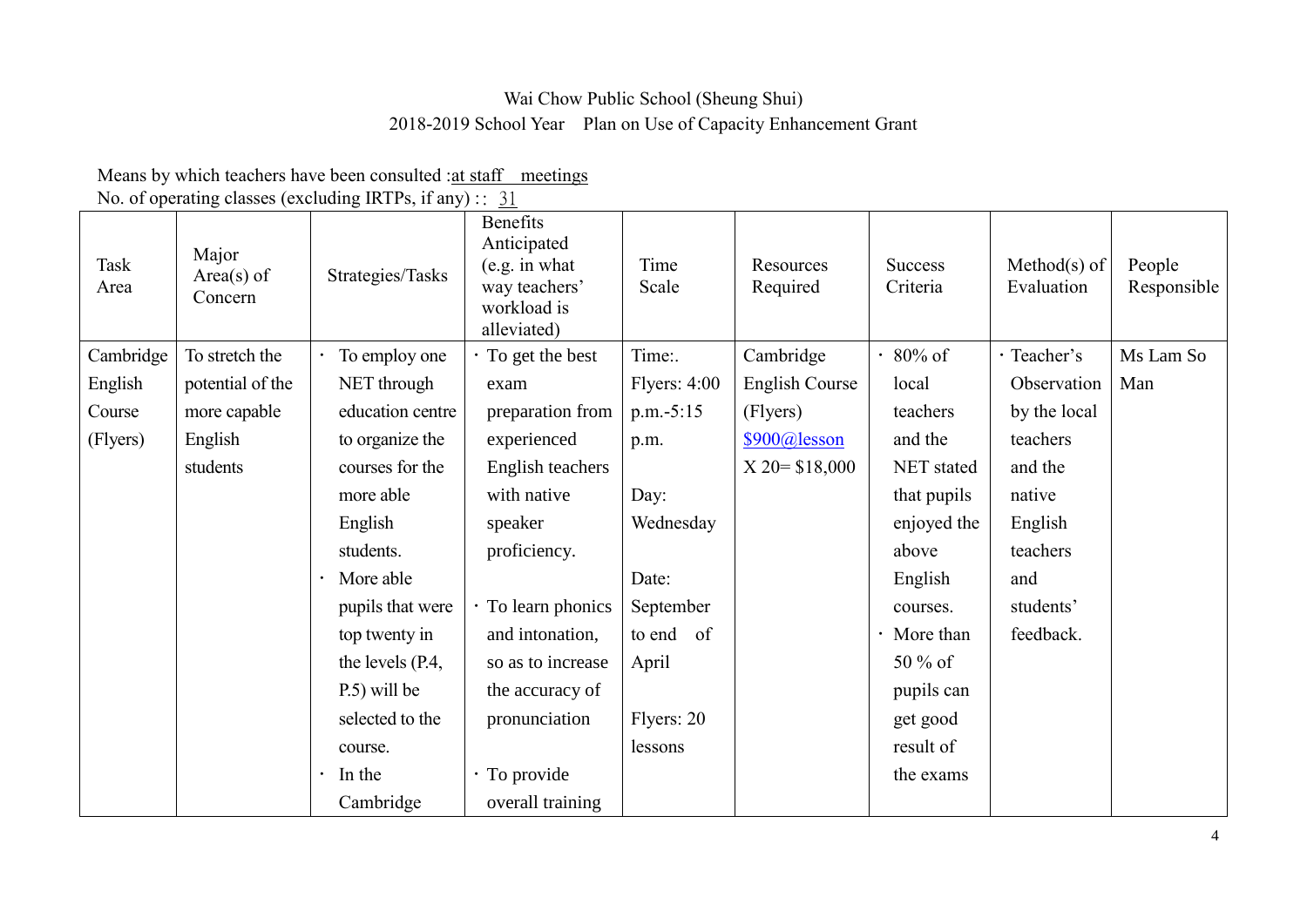| English                 | in the four core  |  |  |  |
|-------------------------|-------------------|--|--|--|
| Courses, pupils         | English           |  |  |  |
| could learn to          | skills-listening, |  |  |  |
| communicate             | speaking,         |  |  |  |
| their ideas in          | reading and       |  |  |  |
| English, learn          | writing           |  |  |  |
| the features of         |                   |  |  |  |
| different text          | To increase       |  |  |  |
| types and               | students'         |  |  |  |
| enhance their           | confidence in     |  |  |  |
| respective              | examinations so   |  |  |  |
| reading and             | as to prepare     |  |  |  |
| writing skills          | for the           |  |  |  |
| from the NET.           | Cambridge         |  |  |  |
| Finally, they           | English           |  |  |  |
| need to attend          | examination.      |  |  |  |
| the public              |                   |  |  |  |
| exam which is           |                   |  |  |  |
| organized by            |                   |  |  |  |
| the British             |                   |  |  |  |
| Council.                |                   |  |  |  |
| Level: P.4, 5           |                   |  |  |  |
| (Flyers)                |                   |  |  |  |
| Numbers of<br>$\bullet$ |                   |  |  |  |
| pupils: $20@$           |                   |  |  |  |
| class                   |                   |  |  |  |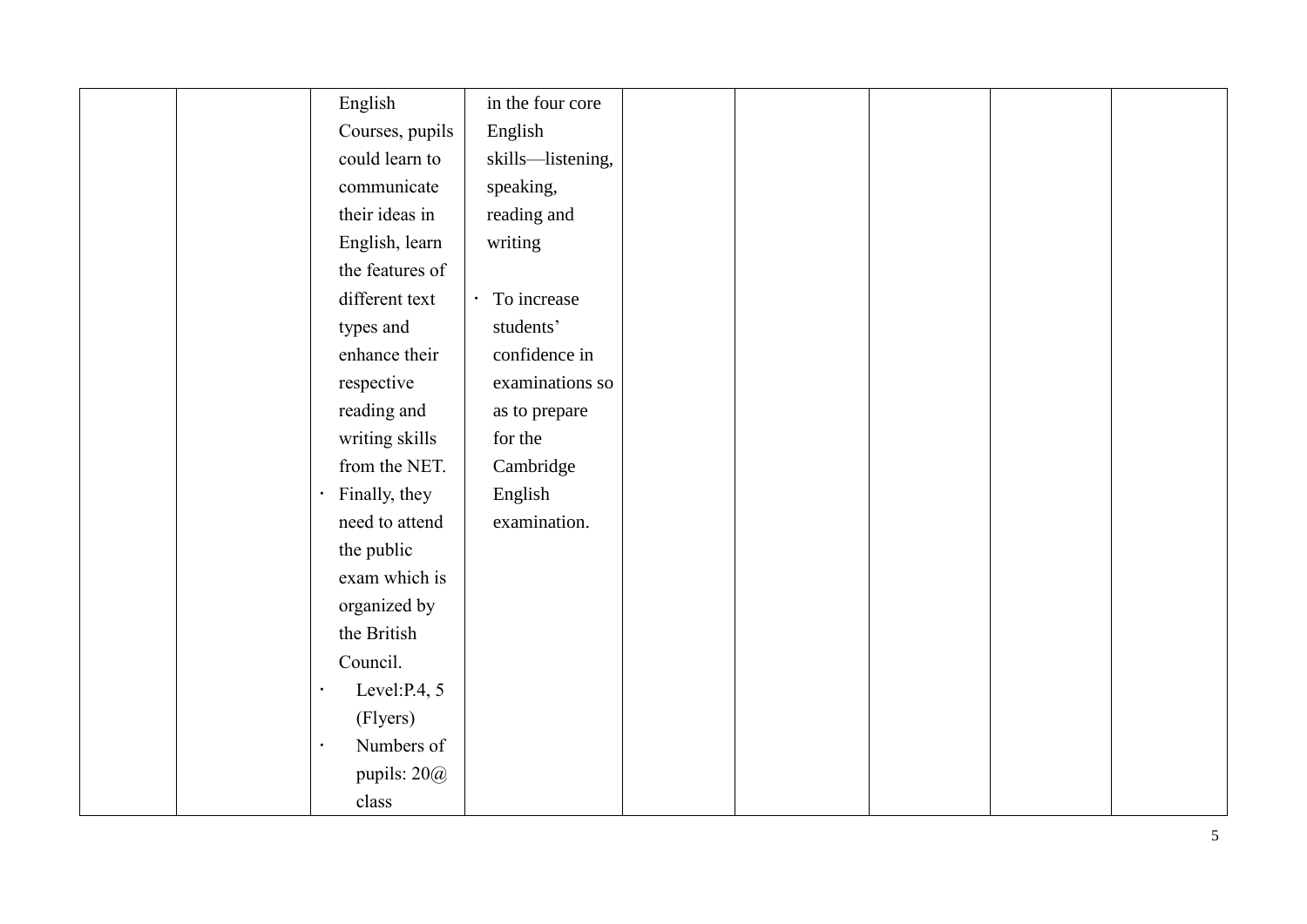#### Wai Chow Public School (Sheung Shui)

#### 2018-2019 School Year Plan on Use of Capacity Enhancement Grant

Means by which teachers have been consulted : at staff meetings

No. of operating classes (excluding IRTPs, if any) ::  $31$ 

| Task<br>Area | Major<br>$Area(s)$ of<br>Concern | Strategies/Tasks        | Benefits<br>Anticipated<br>(e.g. in what)<br>way teachers'<br>workload is<br>alleviated) | Time<br>Scale | Resources<br>Required | <b>Success</b><br>Criteria | Method $(s)$ of<br>Evaluation | People<br>Responsible |
|--------------|----------------------------------|-------------------------|------------------------------------------------------------------------------------------|---------------|-----------------------|----------------------------|-------------------------------|-----------------------|
| Creative     | To stretch                       | To employ one NET       | $\cdot$ To get the                                                                       | Time:         | Course fee:           | $\cdot$ 70% of             | · Teacher's                   | Ms Lam So             |
| Writing      | the potential                    | through education       | creative writing                                                                         | $3:05p.m. -$  | \$14,000              | local                      | Observation                   | Man                   |
|              | of the more                      | centre to organize      | skills from                                                                              | $4:05$ p.m.   | Marking fee:          | teachers                   | by the local                  |                       |
|              | capable                          | the course for the      | experienced                                                                              |               | \$1,000               | and the                    | teachers                      |                       |
|              | English                          | more able English       | English teachers                                                                         | Day:          |                       | <b>NET</b> stated          | and the                       |                       |
|              | students                         | students.               | with native                                                                              | Monday        | Total: \$15,000       | that pupils                | native                        |                       |
|              |                                  |                         | speaker                                                                                  |               |                       | enjoyed the                | English                       |                       |
|              |                                  | More able pupils that   | proficiency.                                                                             | Date:         |                       | above                      | teachers                      |                       |
|              |                                  | were top twenty in      |                                                                                          | September     |                       | English                    | and                           |                       |
|              |                                  | the levels (P.4) will   | · To provide                                                                             | to the end    |                       | courses.                   | students'                     |                       |
|              |                                  | be selected to join     | overall training                                                                         | of April      |                       | Each                       | feedback.                     |                       |
|              |                                  | the course.             | in the four core                                                                         |               |                       | student                    |                               |                       |
|              |                                  |                         | English                                                                                  | 20 lessons    |                       | needs to                   |                               |                       |
|              |                                  | Level:P.4               | skills—listening,                                                                        |               |                       | complete                   |                               |                       |
|              |                                  |                         | speaking,                                                                                |               |                       | 1-3 pieces                 |                               |                       |
|              |                                  | Numbers of<br>$\bullet$ | reading and                                                                              |               |                       | of creative                |                               |                       |
|              |                                  | pupils: $20@$ class     | writing                                                                                  |               |                       | writing                    |                               |                       |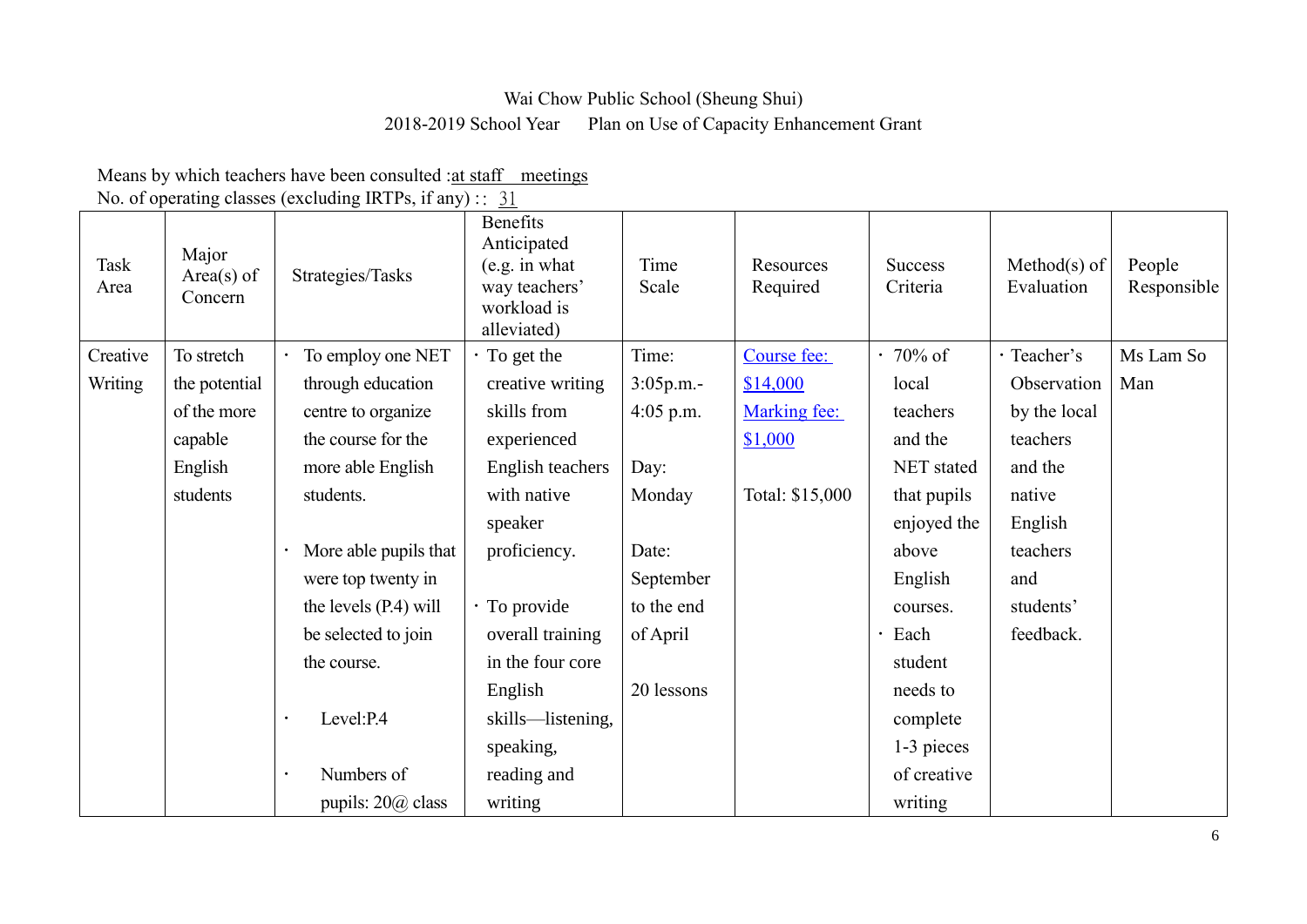|  |                  |  | which is    |  |
|--|------------------|--|-------------|--|
|  | · To increase    |  | going to be |  |
|  | students'        |  | published   |  |
|  | confidence in    |  | in the      |  |
|  | writing so as to |  | school      |  |
|  | prepare for      |  | magazine.   |  |
|  | some public      |  |             |  |
|  | exam or          |  |             |  |
|  | competitions     |  |             |  |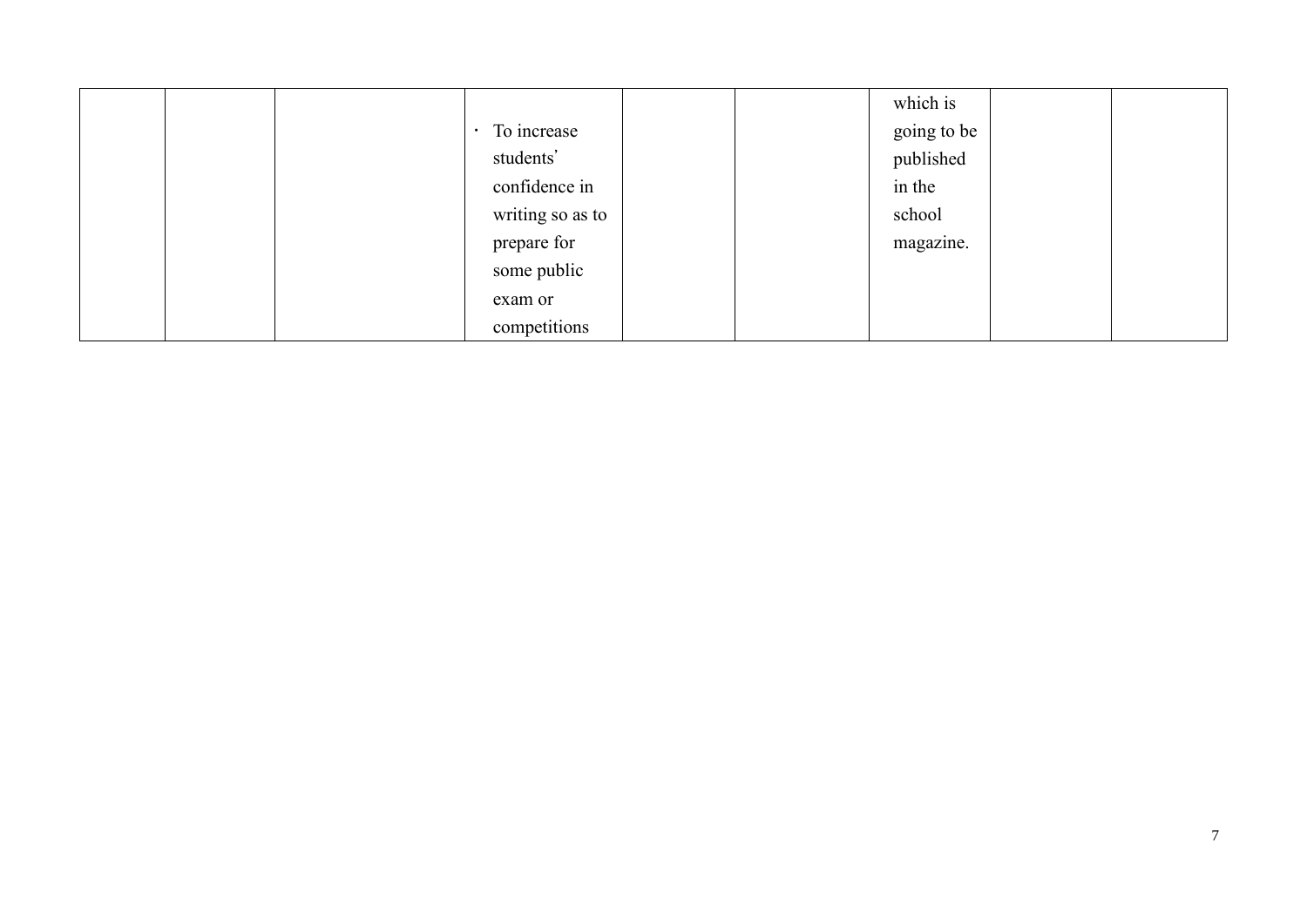# Wai Chow Public School (Sheung Shui) 2018-2019 School Year Plan on Use of Capacity Enhancement Grant

Means by which teachers have been consulted : at staff meetings

No. of operating classes (excluding IRTPs, if any) :  $31$ 

| Task<br>Area | Major<br>$Area(s)$ of<br>Concern |           | Strategies/Tasks     | Benefits<br>Anticipated<br>(e.g. in what)<br>way teachers'<br>workload is<br>alleviated) | Time<br>Scale | Resources<br>Required | <b>Success</b><br>Criteria | $Method(s)$ of<br>Evaluation | People<br>Responsible |
|--------------|----------------------------------|-----------|----------------------|------------------------------------------------------------------------------------------|---------------|-----------------------|----------------------------|------------------------------|-----------------------|
| Public       | To stretch the                   |           | To employ one NET    | Pupils have                                                                              | Time:.        | \$700 per             | $\cdot$ 90% of             | · Teacher's                  | Ms Ng                 |
| Speaking     | potential of the                 |           | through education    | more chance                                                                              | $3:10$ p.m.-  | NET per hour          | local                      | Observation                  | Siu Li                |
|              | more capable                     |           | centre to organize   | to talk to the                                                                           | 4:10 p.m.     | X 20 lessons          | teachers                   | by the local                 |                       |
|              | students in                      |           | this course for the  | native                                                                                   |               | $= $14,000$           | and the                    | teachers and                 |                       |
|              | English                          |           | more able students.  | speakers.                                                                                | Day:          |                       | NET stated                 | the native                   |                       |
|              | learning                         |           | Pupils with more     | Pupils can                                                                               | Tuesdays      |                       | that pupils                | English                      |                       |
|              |                                  |           | chance to talk to    | model native                                                                             |               |                       | enjoyed the                | teachers and                 |                       |
|              |                                  |           | native speakers      | accent for                                                                               | Date:         |                       | above                      | students'                    |                       |
|              |                                  |           | More able pupils     | their                                                                                    | September     |                       | English                    | feedback.                    |                       |
|              |                                  |           | who can              | speaking.                                                                                | to May        |                       | course.                    |                              |                       |
|              |                                  |           | communicate in       |                                                                                          |               |                       | More than                  |                              |                       |
|              |                                  |           | simple English will  |                                                                                          | Total         |                       | $50\%$ of                  |                              |                       |
|              |                                  |           | be selected to join  |                                                                                          | lessons: 20   |                       | pupils can                 |                              |                       |
|              |                                  |           | this course.         |                                                                                          |               |                       | perform                    |                              |                       |
|              |                                  | $\bullet$ | Pupils learn how to  |                                                                                          |               |                       | well on                    |                              |                       |
|              |                                  |           | do interview, be a   |                                                                                          |               |                       | stage                      |                              |                       |
|              |                                  |           | MC, tell stories and |                                                                                          |               |                       |                            |                              |                       |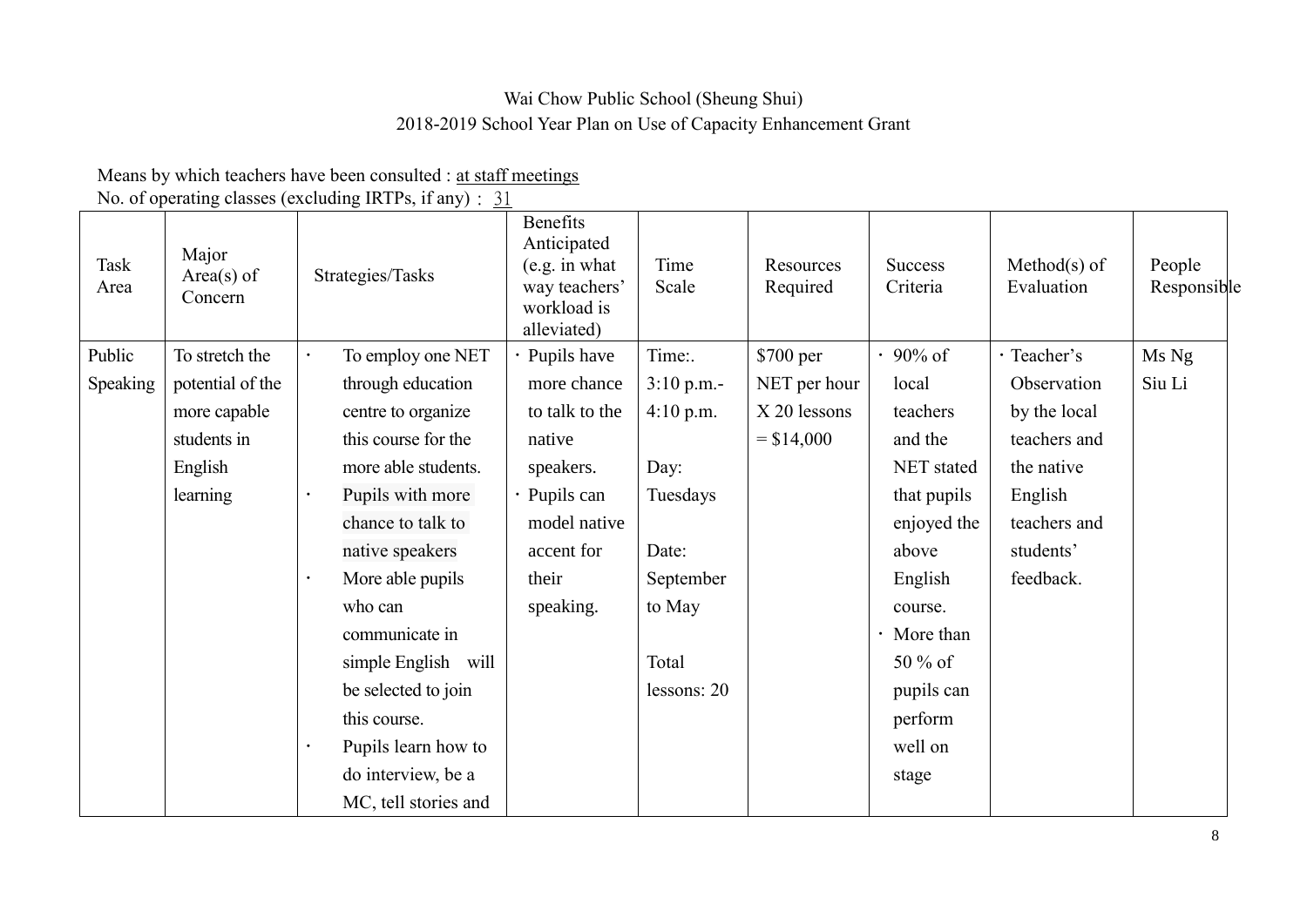|  | introduce            |  |  |  |
|--|----------------------|--|--|--|
|  | themselves in front  |  |  |  |
|  | of the public        |  |  |  |
|  | through this course. |  |  |  |
|  | Finally, they would  |  |  |  |
|  | have learnt the      |  |  |  |
|  | correct              |  |  |  |
|  | pronunciation,       |  |  |  |
|  | accent and           |  |  |  |
|  | intonation from      |  |  |  |
|  | native speakers and  |  |  |  |
|  | have                 |  |  |  |
|  | a chance to be MCs   |  |  |  |
|  | for our school       |  |  |  |
|  | activities and the   |  |  |  |
|  | open day.            |  |  |  |
|  | Pupils have          |  |  |  |
|  | confidence in public |  |  |  |
|  | speaking on stage    |  |  |  |
|  |                      |  |  |  |
|  | Level: Primary 2-3   |  |  |  |
|  |                      |  |  |  |
|  | Numbers of pupils:   |  |  |  |
|  | 15pupils             |  |  |  |
|  |                      |  |  |  |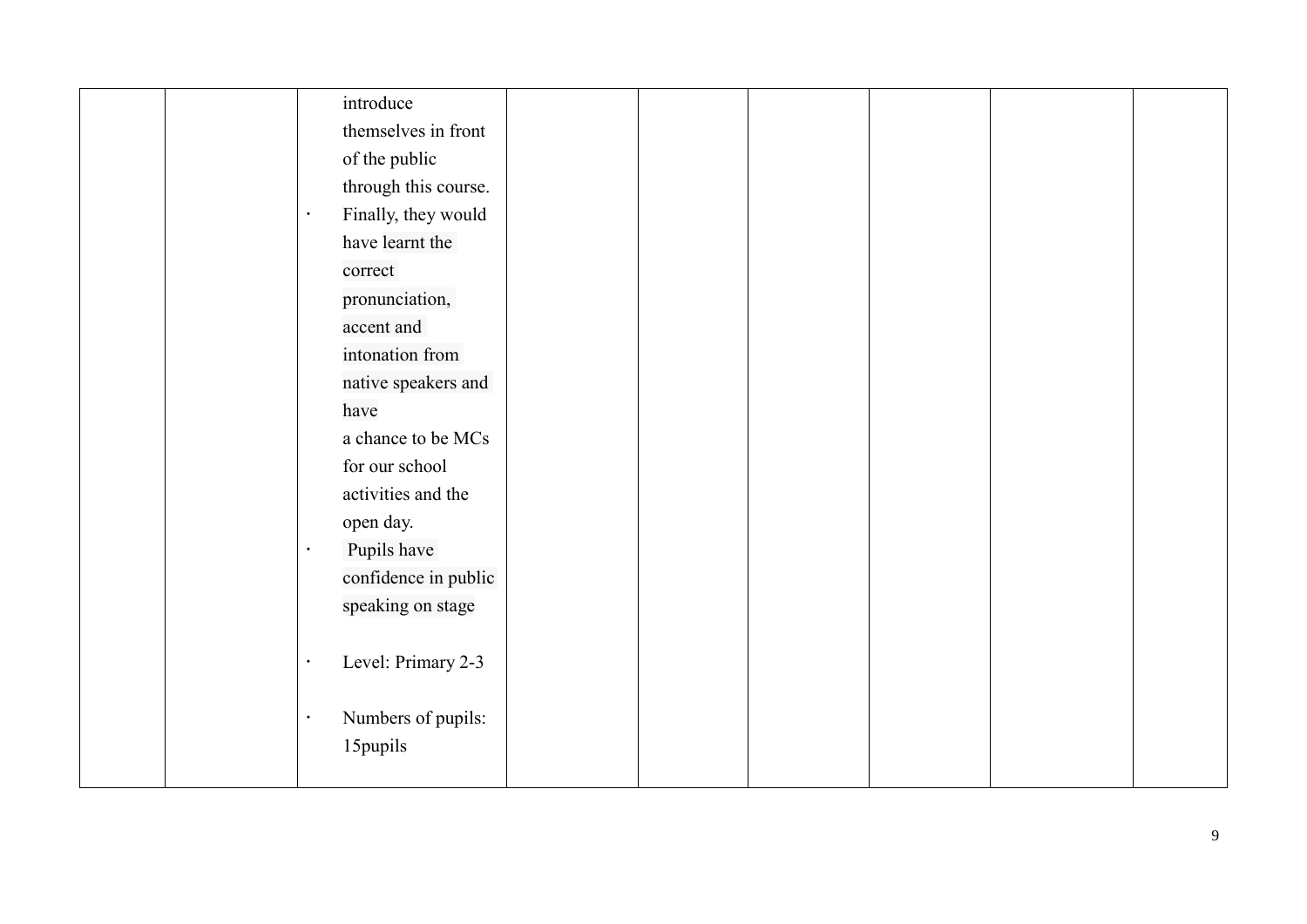諮詢教師的方法: 科組會議、校務會議

開辦班級數目(不包括「小學加強輔導教學計劃」): 31

| 項目        |                              | 關注重點                                                                               | 策略/工作                                                                                                                                            | 預期好處<br>(例如:如何減<br>輕教師的工作<br>量)                                                                                                     | 時間表                                                                                                                                                                                                                                                                                                | 所需資源                                                                                                                                                                   |                      | 成功準則                                                                                                                                       | 評估方法                                                                                                        | 負責人       |
|-----------|------------------------------|------------------------------------------------------------------------------------|--------------------------------------------------------------------------------------------------------------------------------------------------|-------------------------------------------------------------------------------------------------------------------------------------|----------------------------------------------------------------------------------------------------------------------------------------------------------------------------------------------------------------------------------------------------------------------------------------------------|------------------------------------------------------------------------------------------------------------------------------------------------------------------------|----------------------|--------------------------------------------------------------------------------------------------------------------------------------------|-------------------------------------------------------------------------------------------------------------|-----------|
| 數學訓<br>練班 | $\overline{4}$ .<br>5.<br>6. | 培養學生<br>對數學的<br>興趣。<br>提升學生<br>的解難能<br>力和巧算<br>技巧。<br>訓練校隊<br>和學生參<br>加校外數<br>學比賽。 | 1.聘請外聘教練。<br>2.制定訓練班的<br>日期。<br>3.跟進學生的出<br>席情況<br>4.挑選對數學有<br>濃厚的興趣,而<br>解難能力高的學<br>生。<br>5.評估訓練成效。<br>導師:由高八斗<br>數學思維培訓中<br>心導師協助教授<br>基礎奧數課程。 | 1. 減輕數學<br>教師培訓的<br>部分工作量。<br>2. 統籌老師<br>能有更多時<br>間準備各校<br>外比賽和修<br>訂比賽紀錄<br>和整理文件。<br>3. 培訓中心<br>導師修訂和<br>更新學習材<br>料,以適切學<br>生的需要。 | 日期:<br>由 02-09-2018 至<br>18-05-2019,全年<br>共18節。<br>時間:<br>約每週1次,<br>四年級逢星期二<br>$(2/10 \cdot 9/10 \cdot$<br>$16/10 \cdot 13/11$ ,<br>$20/11$ ,<br>$27/11$ , $4/12$ ,<br>$11/12$ , $18/12$ ,<br>$19/2 \cdot 26/2 \cdot 5/3$ ,<br>$2/4$ ,<br>$9/4$ , $23/4$ , $30/4$ ,<br>$7/5 \cdot 14/5$<br>五、六年級逢星 | 外聘數學教練<br>導師<br>六年級上下學<br>期共 18 節(每<br>節一個半小<br>時)。<br>學生課程費用<br>\$14,200<br>五年級上下學<br>期共 18 節(每<br>節一個半小<br>時)。<br>學生課程費用<br>\$14,200<br>四年級上下學<br>期共 18 節(每<br>節一個半小 | 1.<br>2.<br>3.<br>4. | 75%學生的<br>出席率。<br>(若訓練當<br>天出外参加<br>數學,不計<br>算缺席)<br>70%學生能<br>完成課堂的<br>練習。<br>75%訓練學<br>生在校外比<br>賽有獲獎。<br>60%訓練學<br>生提升對數<br>學難題的解<br>難能力 | 1. 學生的出<br>席率。<br>2. 觀察學生<br>課堂表現<br>及是否對<br>數學產生<br>濃厚的興<br>趣。<br>3. 校外比賽<br>的表現。<br>4. 觀察學生<br>的解難能<br>力。 | 莫翠庭<br>老師 |